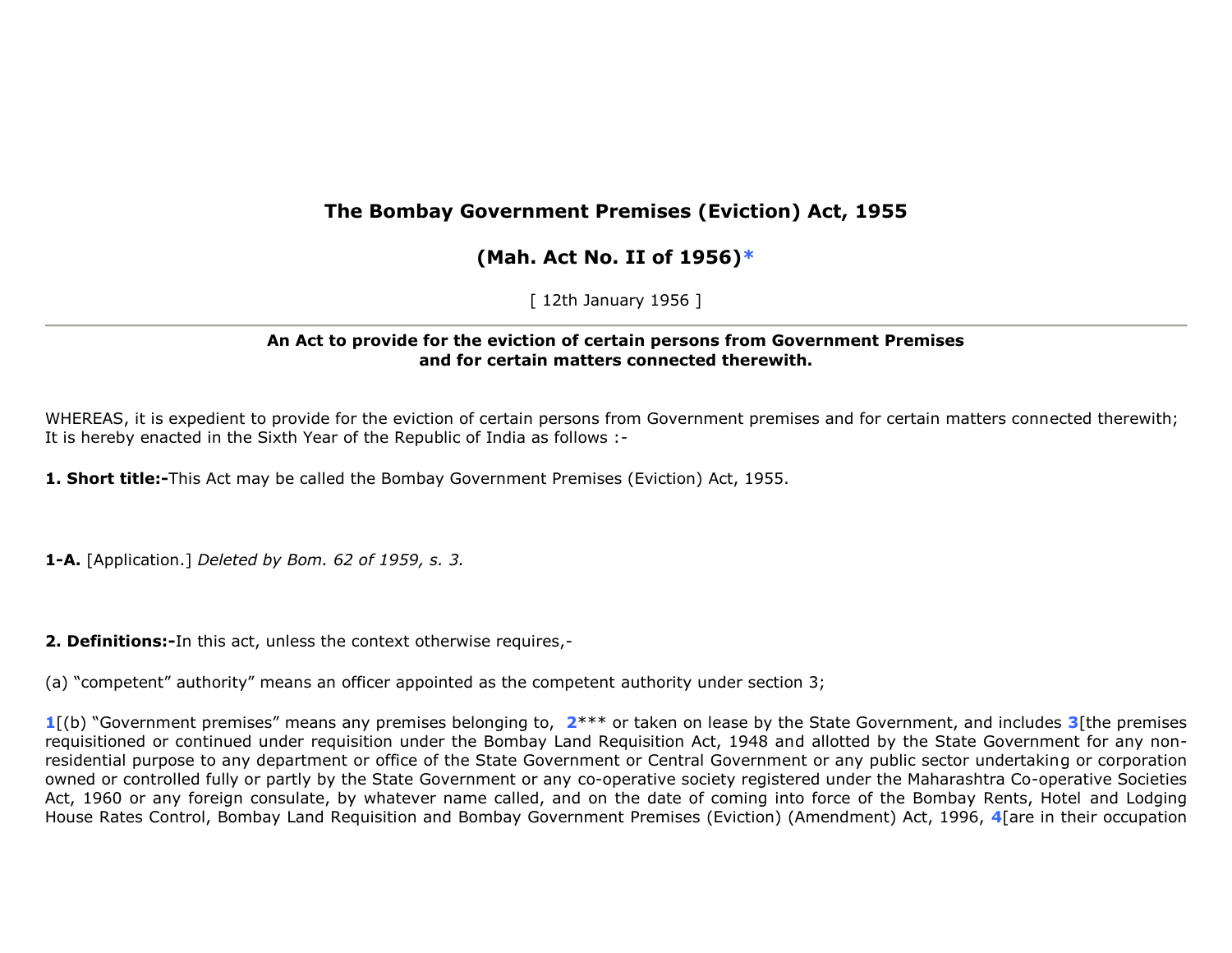or possession] and], any premises taken on behalf of the State Government on the basis of tenancy or other like relationship by, or in the name of, any officer subordinate to the State Government authorised in this behalf; **5**[and also includes any premises belonging to, or taken on lease or held by, or on behalf of-

1. Clause (b) was deemed always to have been substituted by Mah. 12 of 1969, s.2

- 2. The words "or requisitioned" were deleted, by Mah. 35 of 1981, s.6
- 3. This portion was inserted by Mah. 16 of 1997, s.7

4. These words were substituted with effect from the 7th December 1996 for the words "are allowed by the State Government to remain in their occupation and possession". by Mah. 14 of 1998, s.5

5. This was added by Mah. 46 of 1976, s.2

(i) any company as defined in section 3 of the Companies Act, 1956 (I of 1956) in which not less than fifty-one per cent of the paid-up share capital is held by the State Government;

(ii) any Corporation (not being any such Company or a local authority) established by or under any Central or State Act and owned or controlled fully or partly by the State Government].

**6**(iii) a Wakf, registered with the Maharashtra State Board of Wakfs

### 6. Added by Mah. Act 1 of 2008.

(c) "land" includes benefits to arise out of land and things attached to the earth or permanently fastened to the earth or permanently fastened to anything attached to the earth;

- (d) "premises" means any land or building or part of a building and includes-
- (i) the garden, grounds and out-houses, if any, appertaining to such building or part of a building; and
- (ii) any fittings affixed to such building or part of a building for the more beneficial enjoyment thereof:
- (e) "prescribed" means prescribed by rules made under this Act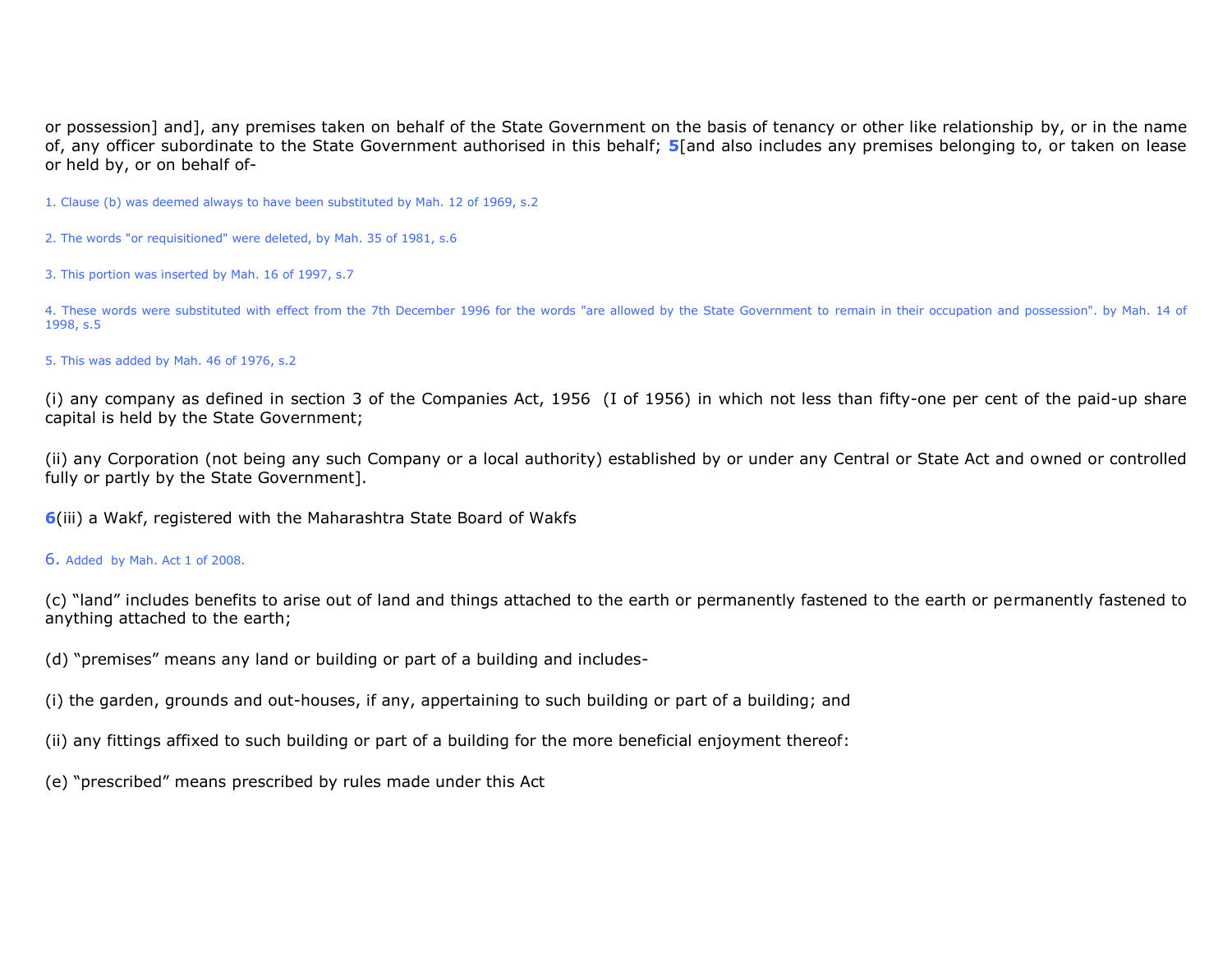**3. Appointment of competent authorities:-**The State Government may, by notification in the *Official Gazette*, appoint an officer who is holding or has held an office, which in its opinion is not lower in rank than that of a Deputy Collector or an Executive Engineer, to be the competent authority for carrying out the purposes of this Act **7**[in such area, or in respect of such premises or class of premises in any area, as may be specified in the notification and more than one officer may be appointed as competent authority in the same area in respect of different premises or different classes of premises].

7. These words were substituted for the words "in such area as may be specified in the notification" by Bom. 62 of 1959, s.4

## **4. Power to evict:-** (1) If the competent authority is satisfied --

(a) that the person authorised to occupy any Government premises, has whether before or after the commencement of this Act,-

(i) not paid rent lawfully due from him in respect of such premises for a period of more than two months, or

**8**[(ii) sub-let the whole or any part of such premises, without the permission of the State Government, or the competent authority, or the officer who has or in whose name the premises are taken on behalf of the State Government, or any other officer designated by the State Government in this behalf, or]

8. Paragraph (ii) was substituted for the original by Mah. 12 of 1969, s.3(a)

**9**[(iia) committed, or is committing such acts of waste as are likely to diminish materially the value, or impair substantially the utility, of the premises, or]

9. Sub-clause (iia) was inserted by Bom. 62 of 1959, s.5(a)

(iii) otherwise acted in contravention of any of the terms, express or implied, under which he is authorised to occupy such premises, or

- (b) that any person is in unauthorised occupation of any Government premises; or
- (c) that any Government premises named are required for any other Government purposes,

the competent authority may **10**\*\*\* by notice served (i) by post, or (ii) by affixing a copy of it on the outer door or some other conspicuous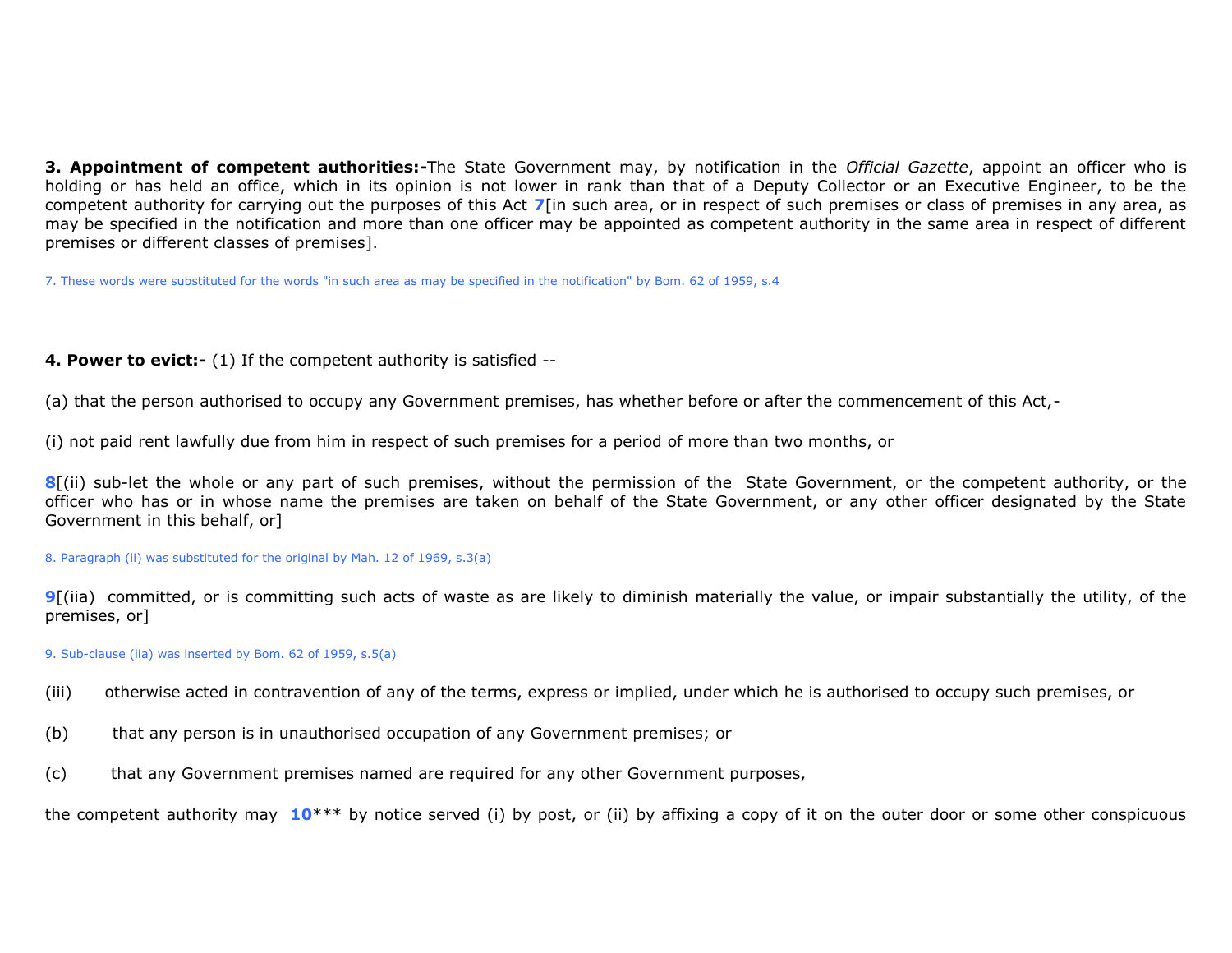part of such premises, or (iii) in such other manner as may be prescribed, order that, that person as well as any other person who may be occupation of the whole or any part of the premises, shall vacate them within one month of the date of the service of the notice.

10. The words "notwithstanding anything contained in any law for the time being in force" were deleted by Mah. 12 of 1969, s 3(b).

11<sup>[(2)</sup> Before an order under sub-section (1) is made against any person the competent authority shall issue in the manner hereinafter provided a notice in writing calling upon all persons concerned to show cause why an order of eviction should not be made.

The notice shall-

(a) specify the ground on which the order of eviction is proposed to be made; and

(b) require all persons concerned, that is to say, all persons who are, or may be, in occupation of, or claim interest in, the Government premises, to show cause, if any, against the proposed order, on or before such date as is specified in the notice

If such person makes an application to the competent authority for extension of the period specified in the notice, the competent authority may grant the same on such terms as to payment and recovery of the amount claimed in the notice, as it deems fit.

Any written statement put in by any person and documents produced in pursuance of the notice shall be filed with the record of the case and such person shall be entitled to appear before the officer proceeding in this connection by advocate, attorney or pleader.

The notice to be served under this sub-section shall be served by having it affixed on the outer door or on some conspicuous part of the premises, and in such manner as may be prescribed; and thereupon the notice shall be deemed to have been duly given to all persons concerned.]

11. Sub-section (2) was substituted for the original by Bom. 62 of 1959, s.5 (b)

(3) If any person refuses or fails to comply with an order made under sub-section (1), the competent authority may evict the person from, and take possession of, the premises and may for that purpose use such force as may be necessary.

(4) The **12**[competent authority] may, after giving fourteen clear day's notice to the person from whom possession of the Government premises has been taken under sub-section (3) and after publishing such notice in the *Official Gazette* and in at least one newspaper having circulation in the locality, remove or cause to be removed or dispose of by public auction any property remaining on such premises. Such notice shall be served in the manner provided for service of notice under sub-section (1).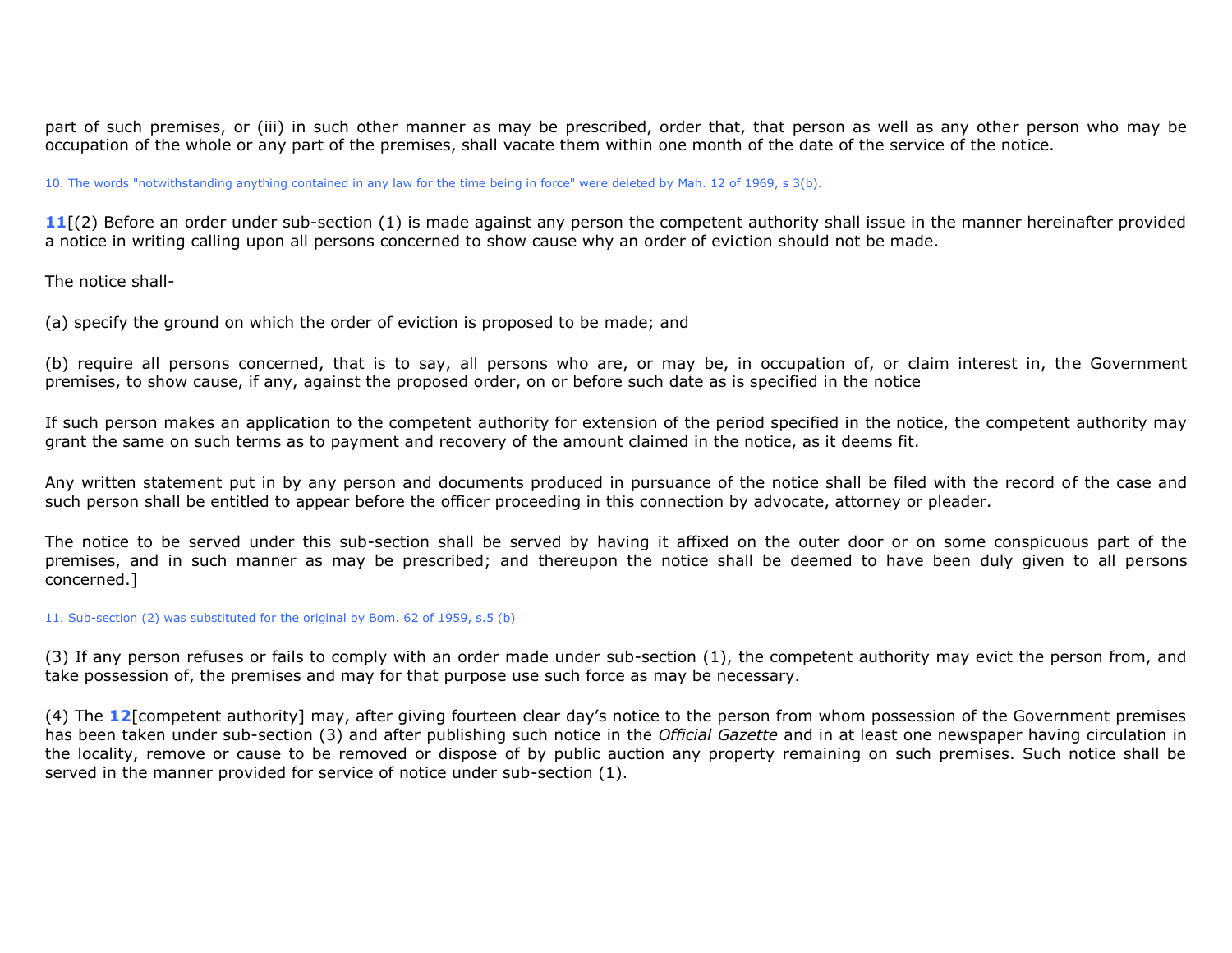#### 12. These words were substituted for the words "State Government" by Bom. 62 of 1959, s.5 (C)

(5) Where the property is sold under sub-section (4), the sale proceeds shall, after deducting the expenses of sale, be paid to such person or persons as may appear to the **13**[competent authority] to be entitled to the same:

#### 13. These words were substituted for the words "State Government" by Bom. 62 of 1959, s.5 (C)

**14**[Provided that where the competent authority is unable to decide as to the person or person to whom the balance of the amount is payable or as to apportionment of the same, he shall refer such dispute to a Civil Court of competent jurisdiction, and the decision of the Court thereon shall be final.]

### 14. This proviso was inserted, ibid, s.5 (d)

(6) If a person who has been ordered to vacate any Government premises for the reasons specified in sub-clause (i) or (iii) of clause (a) of subsection (1) within one month of the date of service of the notice or such longer time as the competent authority may allow, pays to the said competent authority the rent in arrears or carries out or otherwise complies with the terms contravened by him to the satisfaction of the said competent authority, as the case may be, the said competent authority shall in lieu of evicting such person under sub-section (3), cancel its order made under sub-section (1) and thereupon such person shall hold the premises on the same terms on which he held them immediately before such notice was served on him.

Explanation:- For the purposes of this section and section 5, the expression "unauthorised occupation" in relation to any person authorised to occupy any Government premises, includes the continuance in occupation by him or by any person claiming through or under him of the premises after the authority under which he was allowed to occupy the premises has been duly determined.

**5. Power to recover rent or damages as arrears of land revenue:-** (1) Subject to any rules made by the State Government in this behalf and without prejudice to the provisions of section 4, where any person is in arrears of rent payable in respect of any Government premises, the competent authority may, by notice served (i) by post, or (ii) by affixing a copy of it on the outer door or some other conspicuous part of such premises, or (iii) in such other manner as may be prescribed, order that person to pay the same within such time not less than ten days as may be specified in the notice. If such person refuses or fails to pay the arrears of rent within the time specified in the notice, such arrears may be recovered as arrears of land revenue.

(2) Where any person is in authorised occupation of any Government premises, the competent authority may, **15**[in the manner and having regard to the principles of assessment of damages, prescribed] assess such damages on account of the use and occupation of the premises as it may deem fit, and may, by notice served (i) by post or (ii) by affixing a copy of it on the outer door or some other conspicuous part of such premises, or (iii) in such other manner as may be prescribed, order that person to pay the same within such time not less than ten days as may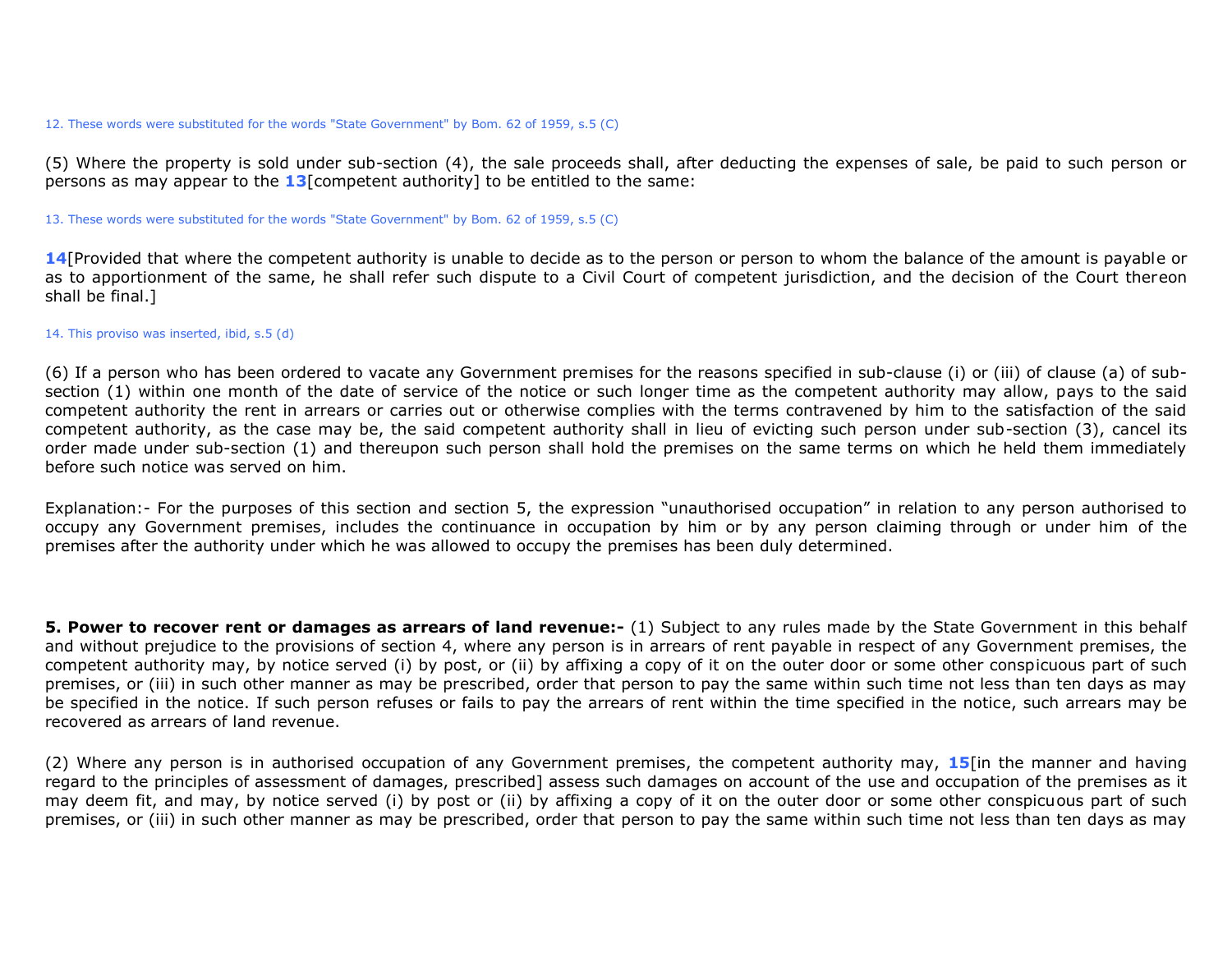be specified in the notice. If such person refuses or fails to pay the arrears of rent within the time specified in the notice, such arrears may be recovered as arrears of land revenue.

15. These words were substituted for the words "in the prescribed manner" by Bom. 62 of 1959, s.6

(3) No order shall be made under sub-section (2) until after the issue of a notice in writing to the person calling on him to show cause, within a reasonable period to be specified in such notice, why such order should not be made, and until his objections, if any, and any evidence he may produce in support of the same, have been considered by the competent authority.

**16**[6. **Rent to be recovered by deduction from salary or wages of employee:**- (1) Without prejudice to the provisions of section 4, where any persons to whom Government premises have been allotted, is-

(a) an employee of the State Government, or

(b) an employee of a local authority, who has executed an agreement as provided in sub-section (2), and is in arrears or rent due in respect of such premises shall on a requisition in writing made in that behalf by the competent authority be liable to be deducted from the salary or wages payable to such person. On receipt of such requisition, the head of the Government department or office under whom such person is employed, or as the case may be, the local authority shall deduct from the salary or wages payable to such person the amount specified in the requisition, and pay the amount so deducted to the competent authority in satisfaction of the amount due as aforesaid.

(2) An employee of a local authority who is allotted Government premises may execute an agreement in favour of the State Government providing that the local authority by or under whom he is employed shall be competent to deduct from time to time the salary or wages payable to him, such amount as is specified in the agreement, and to pay the amount so deducted to the competent authority in satisfaction of any amounts due by him in respect of any Government premises allotted to him.

16. Sections 6, 6A, 7 and 8 were substituted for section 6, 7 and 8, ibid, s.7

**6-A. Power of competent authorities:-**A competent authority shall, for the purpose of holding any inquiry under this Act, have the same powers as are vested in the Civil Court under the Code of Civil Procedure, 1908 (V of 1908), when trying a suit, in respect of the following matters, namely:-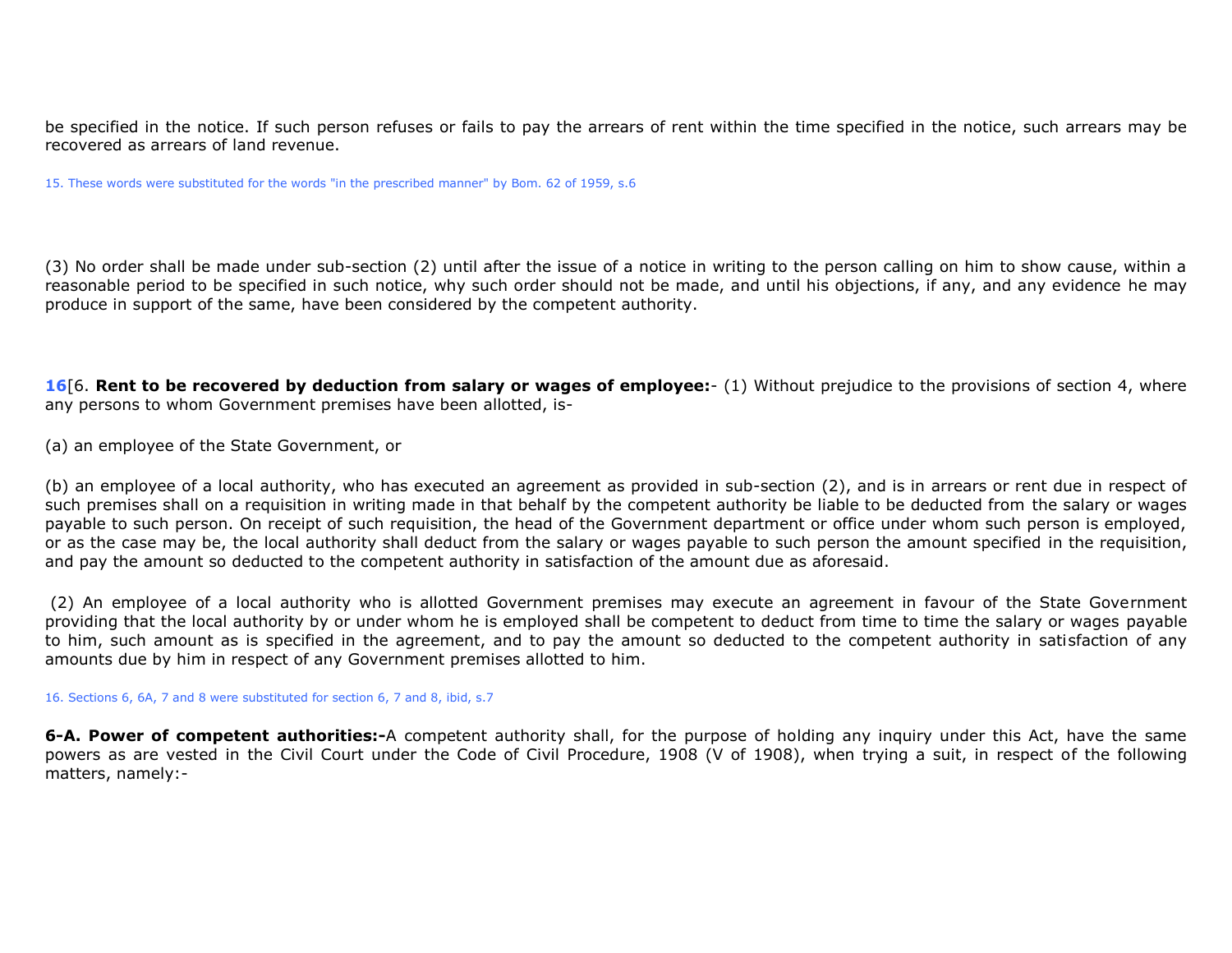(a) summoning and enforcing the attendance of any person and examining him on oath;

(b) requiring the discovery and production of documents;

(c) any other matter which may be prescribed.

**7. Appeals:-**(1) An appeal shall lie from every order of the competent authority, made in respect of any Government premises, under section 4 or section 5 to an appellate officer who shall be the district Judge of the district in which the Government premises are situate, or such other judicial officer in that district, being a judicial officer of not less than ten years' standing, as the District Judge may designate in this behalf.

(2) An appeal under sub-section (1) shall be preferred --

(a) in the case of an appeal from an order under section 4, within thirty days from the date of the service of the notice relating to the order under sub-section (1) of the section; and

(b) in the case of an appeal from an order under section 5, within thirty days from the date of the service of the notice relating to the order under sub-section (1) or (2) of that section, as the case may be.

Provided that the appellate officer may entertain the appeal after the expiry of the said period of thirty days, if he is satisfied that the appellant was prevented by sufficient cause from filling the appeal in time.

(3) Where an appeal is preferred from an order of the competent authority, the appellate officer may stay the enforcement of that order or such period, and so such conditions as he deems fit.

(4) Every appeal under this section shall be disposed of by the appellate officer as expeditiously as possible.

(5) For the purposes of this section, Greater Bombay shall be deemed to be a district and the Principal Judge of the City Civil Court, Bombay shall be deemed to be the District Judge of the district.

**8. Finality of orders:-**Save as otherwise expressly provided in this Act, every order made by a competent authority or appellate officer under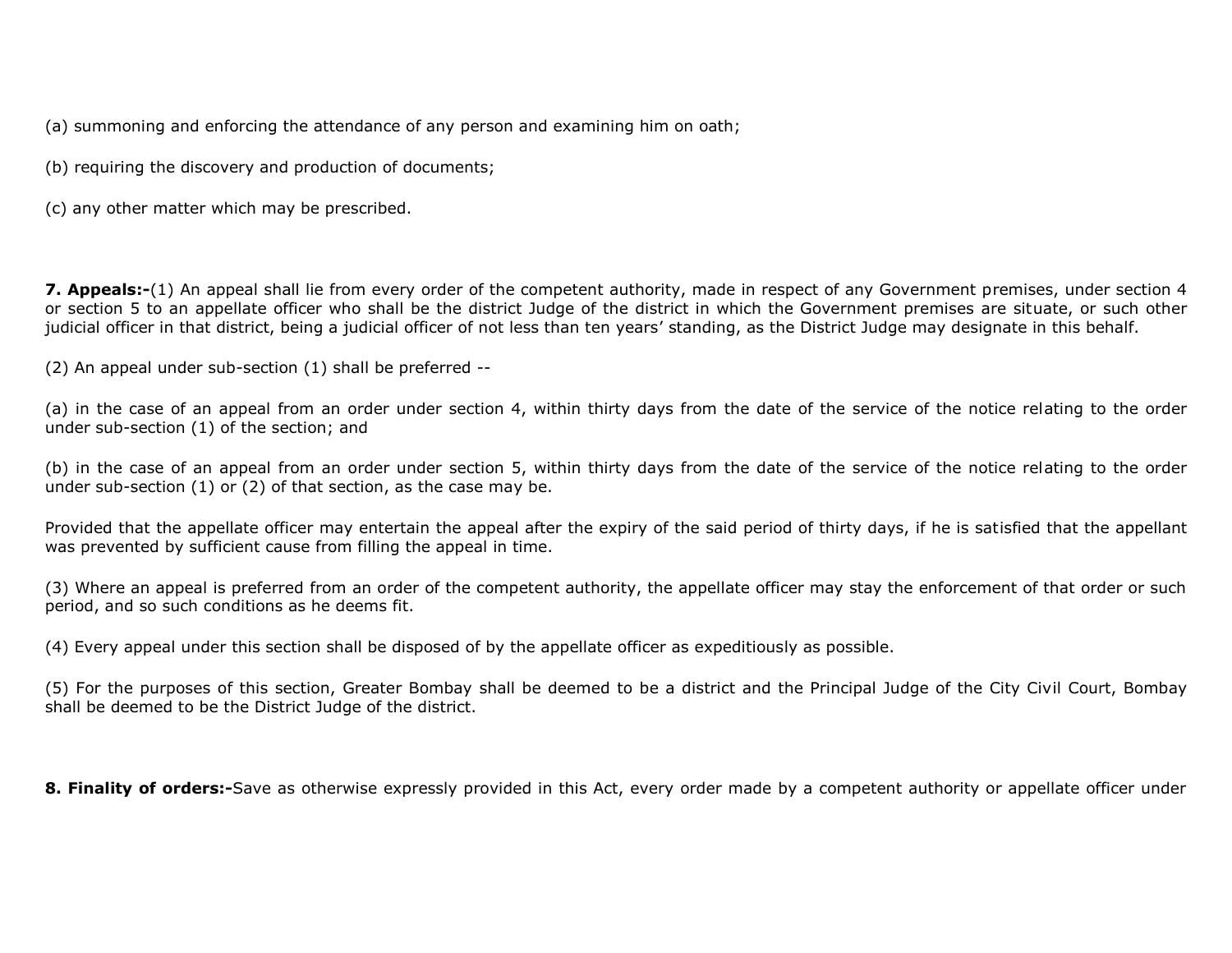this Act shall be final, and shall not be called in question in any original suit, application or execution proceeding.]

**17**[**8-A. Bar of jurisdiction:-** No Civil Court shall have jurisdiction to entertain any suit or proceeding in respect of the eviction of any person from any Government premises on any of the grounds specified in section 4 or the recovery of the arrears of rent or the damages payable for use or occupation of such premises.]

17. Section 8A was inserted by Mah. 12 of 1969, s.4

9. Protection of action taken in good faith:- No suit, prosecution or other legal proceedings shall lie against the State Government or the competent authority in respect of anything which is in good faith done or intended to be done in pursuance of this Act or any rules or orders made thereunder.

**10.** [Delegation]*. Deleted by Bom. 62 of 1959, s.8.*

11. Penalty:-Any person who obstructs the lawful exercise of any power conferred by or under this Act shall, on conviction, be punished with fire which may extend to one thousand rupees.

**12. Rules:-** (1) The State Government may, by notification in the Official Gazette, make rules for carrying out the purposes of this Act.

(2) In particular and without prejudice to the generality of the foregoing power, such rules may provide for all or any of the following matters namely:-

(a) the forms of notices and other manner in which they may be served;

**18**[(aa) the holding of inquiries under this Act;]